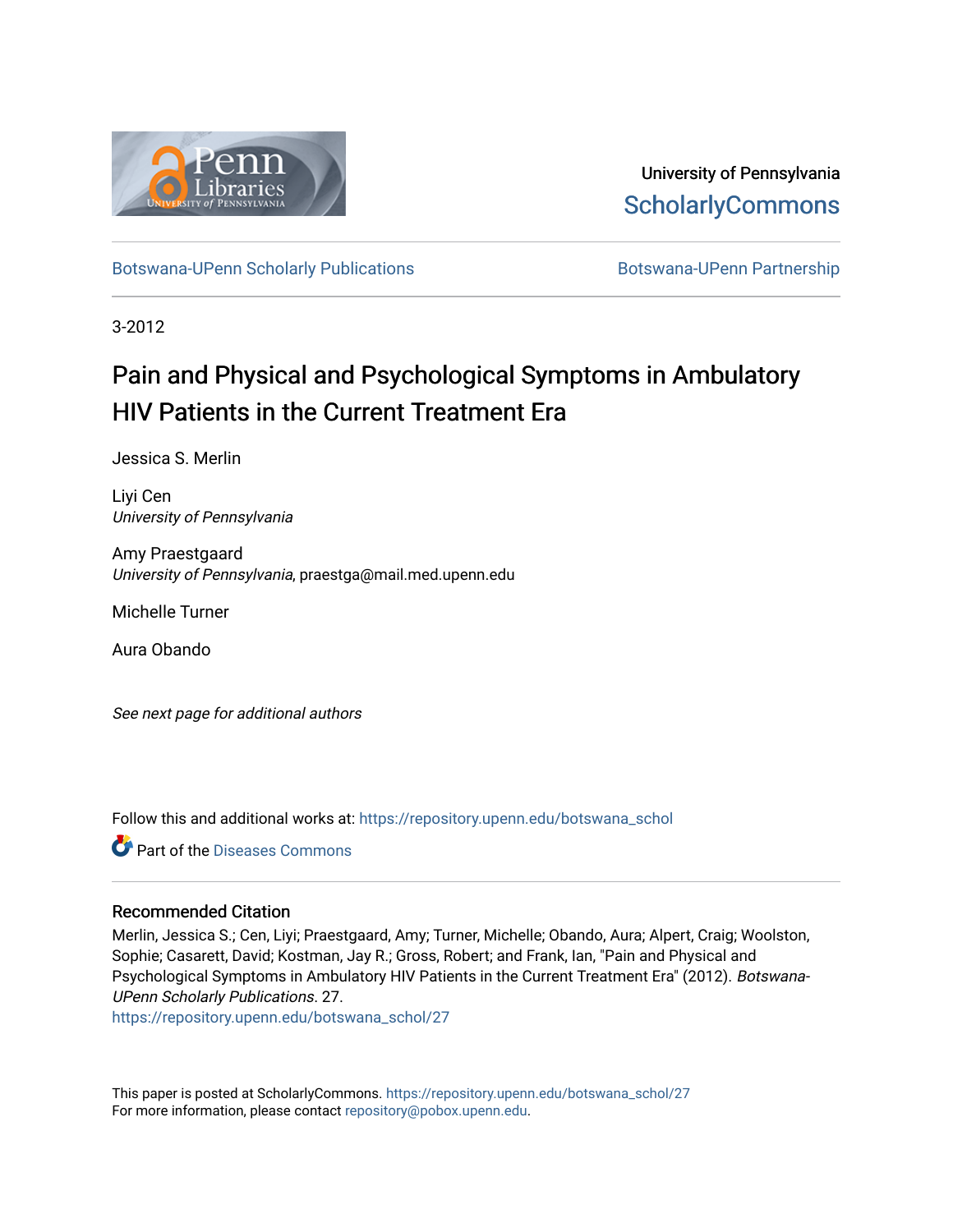## Pain and Physical and Psychological Symptoms in Ambulatory HIV Patients in the Current Treatment Era

## **Abstract**

## Context

HIV infection has become a manageable chronic disease. There are few studies of pain and symptoms in the current treatment era.

## **Objectives**

The primary objective was to determine the prevalence of and risk factors for pain and physical and psychological symptoms in a population of ambulatory HIV patients.

## Methods

We performed a cross-sectional study using the Brief Pain Inventory and the Memorial Symptom Assessment Scale.

## **Results**

We evaluated 156 individuals with a median age of 47.5 years (range 21–71), median time since HIV diagnosis of 11 years (range 3(interquartile range [IQR] 308–683). The majority (125, 80.6%) had an undetectable viral load. Seventy-six (48.7%) reported pain, of whom 39 (51.3%) had moderate to severe pain, and 43 (57.3%) had pain that caused moderate to severe interference with their lives. The median number of symptoms was eight (IQR 5–14.5) of 32 queried. In multivariable analyses, patients with psychiatric illness were 39.8% more likely to have pain (P

## **Conclusion**

Pain and other physical and psychological symptoms were common among ambulatory HIV patients. Pain and symptoms were strongly associated with psychiatric illness and IV drug use. Future investigation should evaluate interventions that include psychiatric and substance abuse components for HIV patients with pain.

## Keywords

HIV, pain, symptons, antiretroviral therapy (ART), treatment

## **Disciplines**

Diseases | Medicine and Health Sciences

## Author(s)

Jessica S. Merlin, Liyi Cen, Amy Praestgaard, Michelle Turner, Aura Obando, Craig Alpert, Sophie Woolston, David Casarett, Jay R. Kostman, Robert Gross, and Ian Frank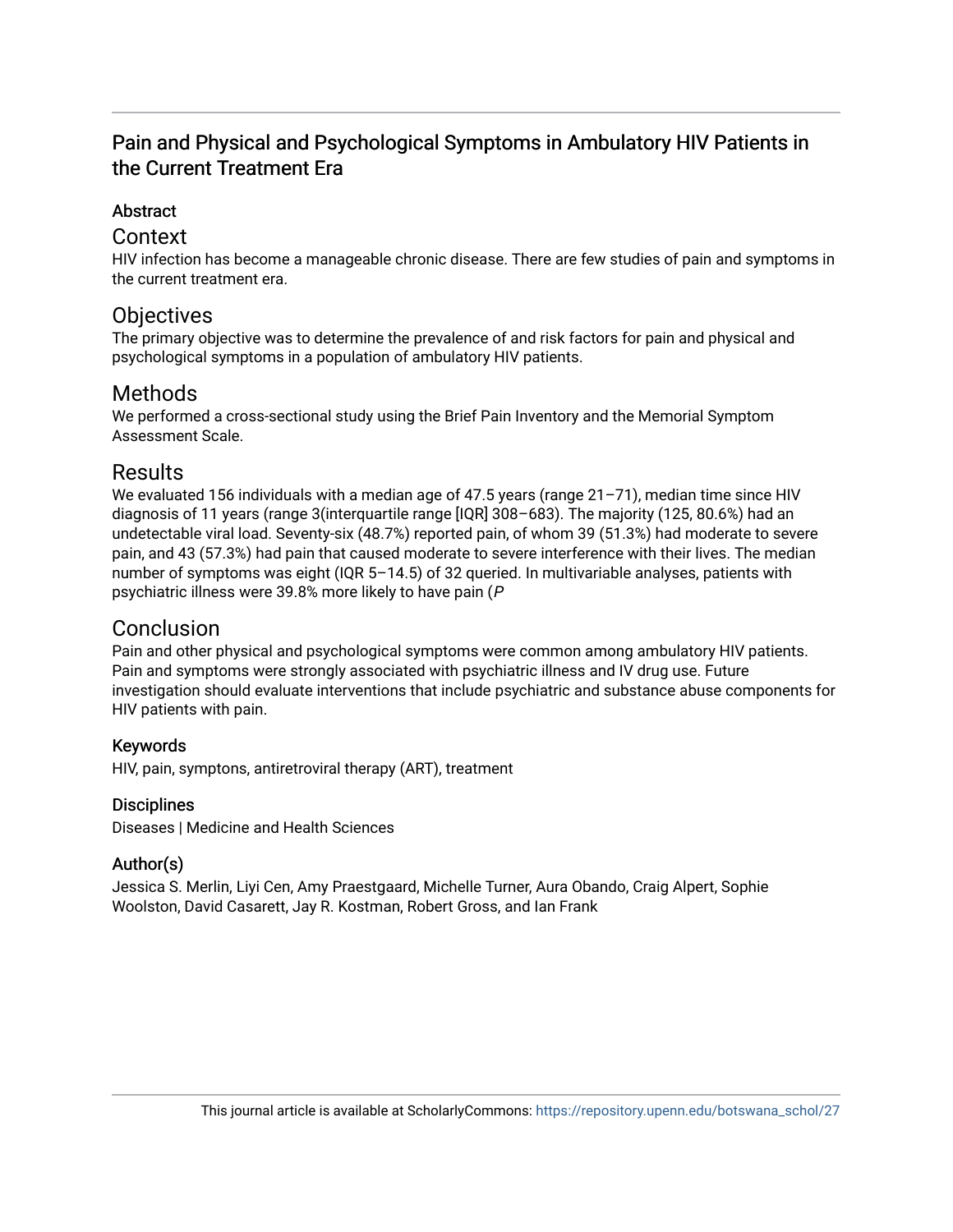## **Pain and Physical and Psychological Symptoms in Ambulatory HIV Patients in the Current Treatment Era**

**Jessica S. Merlin, MD, MBA**, **Liyi Cen, MS**, **Amy Praestgaard, MS**, **Michelle Turner, MS**, **Aura Obando, MD**, **Craig Alpert, MD**, **Sophie Woolston, MD**, **David Casarett, MD, MA**, **Jay Kostman, MD**, **Robert Gross, MD, MSCE**\* , and **Ian Frank, MD**\*

Division of Infectious Diseases (J.S.M., M.T., A.O., C.A., S.W., J.K., R.G., I.F.), Center for Clinical Epidemiology and Biostatistics (L.C., A.P., R.G.), and Division of Geriatric Medicine (D.C.), Hospital of the University of Pennsylvania and Penn-Presbyterian Medical Center, Philadelphia, Pennsylvania

## **Abstract**

**Context—HIV** infection has become a manageable chronic disease. There are few studies of pain and symptoms in the current treatment era.

**Objectives—**The primary objective was to determine the prevalence of and risk factors for pain and physical and psychological symptoms in a population of ambulatory HIV patients.

**Methods—**We performed a cross-sectional study using the Brief Pain Inventory and the Memorial Symptom Assessment Scale.

**Results—**We evaluated 156 individuals with a median age of 47.5 years (range 21–71), median time since HIV diagnosis of 11 years (range  $\leq$ 1–25), and median CD4+ cell count of 502 cells/  $mm<sup>3</sup>$  (interquartile range [IQR] 308–683). The majority (125, 80.6%) had an undetectable viral load. Seventy-six (48.7%) reported pain, of whom 39 (51.3%) had moderate to severe pain, and 43 (57.3%) had pain that caused moderate to severe interference with their lives. The median number of symptoms was eight (IQR 5–14.5) of 32 queried. In multivariable analyses, patients with psychiatric illness were 39.8% more likely to have pain  $(P< 0.001)$ . Psychiatric illness was associated with 0.7 and 1.2 point higher MSAS subscale scores, and intravenous (IV) drug use was associated with 0.4 and 0.5 higher subscale scores (out of four).

**Conclusion—**Pain and other physical and psychological symptoms were common among ambulatory HIV patients. Pain and symptoms were strongly associated with psychiatric illness and IV drug use. Future investigation should evaluate interventions that include psychiatric and substance abuse components for HIV patients with pain.

#### **Keywords**

HIV; pain; symptoms

#### **Disclosures**

The authors declare no conflicts of interest.

<sup>© 2011</sup> U.S. Cancer Pain Relief Committee. Published by Elsevier Inc. All rights reserved.

Address correspondence to: Jessica S. Merlin, MD, MBA, Brookdale Department of Geriatrics and Palliative Medicine, Mt. Sinai School of Medicine, 1 Gustave L. Levy Place, Box 1070, New York, NY 10029, USA, jessicasarahmerlin@gmail.com. \*These authors contributed equally to this manuscript.

**Publisher's Disclaimer:** This is a PDF file of an unedited manuscript that has been accepted for publication. As a service to our customers we are providing this early version of the manuscript. The manuscript will undergo copyediting, typesetting, and review of the resulting proof before it is published in its final citable form. Please note that during the production process errors may be discovered which could affect the content, and all legal disclaimers that apply to the journal pertain.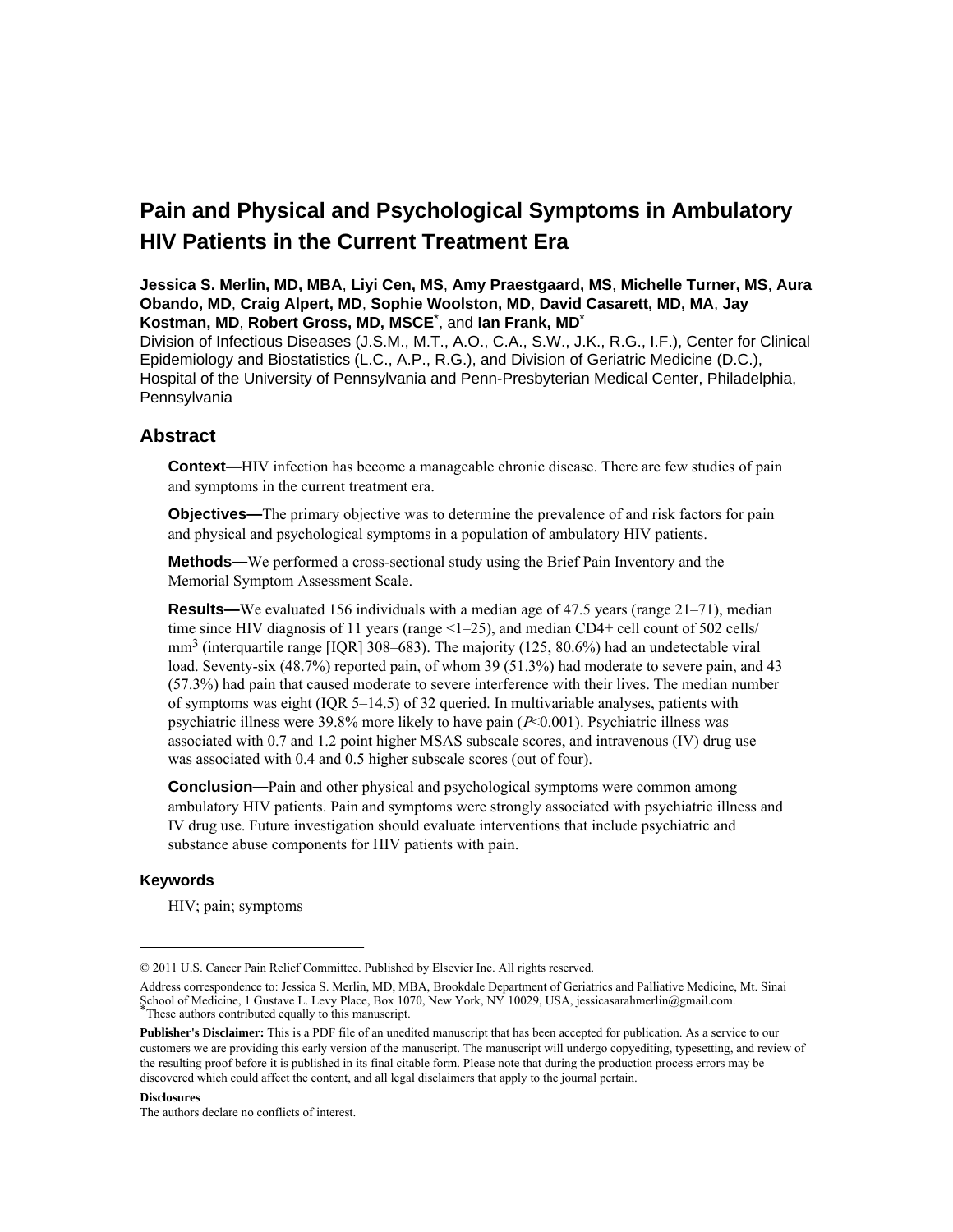## **Introduction**

Before combination antiretroviral therapy (ART), pain and physical and psychological symptoms in patients with HIV were common  $[1–7]$ , often missed by providers  $[3, 8]$ , and undertreated when found [9].

More effective ART has resulted in fewer opportunistic infections, and ART regimens with fewer side effects are now standard initial therapy [10]. Also, current recommendations are to initiate therapy at CD4+ cell counts of 500 cells/mm3, and perhaps even higher [11]. As a result, HIV has become a chronic disease, with a near normal life expectancy [12]. Yet, HIV patients face complications resulting from effects of therapy or disease, including cardiometabolic abnormalities [13], frailty [14], neurocognitive impairment [15, 16], and increased risk of malignancies [17–19]. At this new stage in the HIV epidemic, it is important to investigate whether pain and symptoms have changed along with changes in the trajectory of HIV disease.

The aims of this study were to determine the prevalence and severity of pain and other symptoms experienced in an ambulatory population of HIV patients, to investigate risk factors that may be related to pain and symptoms in this population, and to determine whether patients' pain and symptoms were recognized and treated by providers.

## **Methods**

### **Study Population**

Patients were recruited from the University of Pennsylvania's Center for AIDS Research (CFAR) Clinical Core Cohort. The CFAR cohort includes 2981 patients. They were seen by CFAR staff every six months for five years, and then annually for five years, at which time laboratory, demographic, and other survey-based data were collected.

For our study, patients were excluded if they had neurologic or cognitive impairments rendering them incapable of completing the survey or providing informed consent. Between October 2009 and January 2010, eligible patients were approached after their clinic visits and interviewed by study staff not responsible for their clinical care. Patients who were eligible but did not stay for the interview, such as patients not referred by their provider or patients who declined to be interviewed, were not consented for the study. No data from this group are available. However, data from the overall CFAR cohort were gathered for the purposes of comparison to our study group.

The study was approved by the University of Pennsylvania Health System Institutional Review Board, and all patients provided written informed consent.

#### **Measures**

We assessed pain using the Brief Pain Inventory-Short Form (BPI), a validated tool that has been used to assess cancer and non-cancer pain, including that from HIV [7, 20]. The BPI asks patients whether they have had pain other than "everyday" kinds of pain during the last day. Patients with pain were asked to rate their pain on a scale of 0 to 10, at its worst, least, average, and right now. Patients also reported the medications they have received for pain, and relief provided on a scale of 0% to 100%. Study staff categorized medications into opioids, nonsteroidal anti-inflammatories, acetaminophen, and medications for neuropathic pain.

J Pain Symptom Manage. Author manuscript.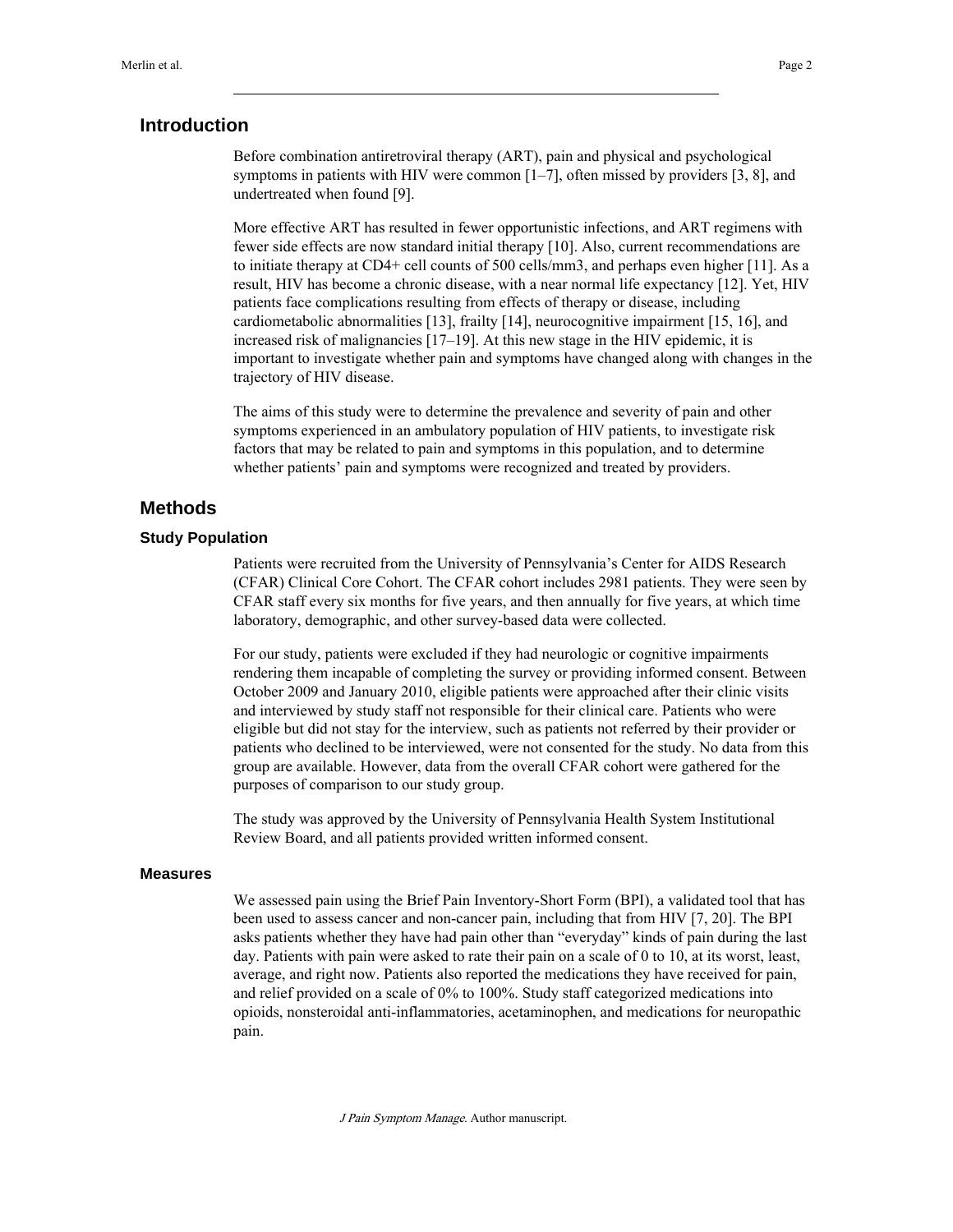We assessed other physical and psychological symptoms using the Memorial Symptom Assessment Scale Short Form (MSAS), which has been used in patients with and without cancer, including those with HIV [21, 22]. The MSAS asks patients to report whether they have had any of 26 physical symptoms and 6 psychological symptoms over the past week. For each symptom, patients were asked either about distress (0=symptom not present, 0.8=not at all, 1.6=a little bit, 2.4=somewhat, 3.2=quite a bit, and 4.0=very much) or frequency (0=symptom not present, 1=rarely, 2=occasionally, 3=frequently, and 4=almost constantly). Mean symptom scores were calculated by averaging the distress or frequency associated with each symptom. Based on prior studies, we defined high distress associated with physical symptoms as quite a bit or very much, and high frequency associated with psychological symptoms as frequently or almost constantly [21, 23].

The CFAR database was queried for multiple variables, including each patient's age, most recent CD4+ cell count, viral load, race, tobacco use, psychiatric history (whether a psychologist, therapist, physician, or other clinician has ever told the patient that they were depressed, schizophrenic, or bipolar), and history of intravenous (IV) drug use (whether they have ever injected any drugs). Viral load was further divided into viral load less than 75 copies/mL, the therapeutic goal of ART, and viral load less than 1000 copies/ml. "Blips" up to 1000 copies/mL are unlikely to be clinically significant [24].

A chart review was performed to determine whether pain was mentioned anywhere in the progress from the day of the interview. Trained reviewers used standardized forms to systematically review charts. Reviewers were blinded to the questionnaire results for the patients whose charts they reviewed.

Based on work regarding pain severity clustering using the BPI [25], we categorized pain as mild  $(1-4)$ , moderate  $(5-6)$ , or severe  $(7-10)$ . Patients rated the amount pain interferes with their lives on a scale of 0 to 10, with regard to general activity, mood, walking ability, work, relations with other people, sleep, and enjoyment of life. A patient's overall pain interference was calculated by averaging these domains of interference. The proportions of patients with moderate to severe pain interference were determined using the same cutoffs as above.

### **Analysis**

Dichotomous variables were compared using Chi-squared and Fisher's exact tests, and continuous variables were compared using *t*-tests and the Wilcoxon rank sum test. Tests of trend were assessed with the Cochran-Armitage Test of Trend for dichotomous variables and the Jonckheere-Terpstra test for continuous variables.

Multivariable analyses assessing risk factors for presence of pain were performed using logistic regression. Multivariable analyses assessing risk factors for MSAS subscale scores as continuous variables (0–4) (physical symptom subscale or MSAS-PHYS, psychological symptom subscale or MSAS-PSYCH, total MSAS score or TMSAS, and global distress index or GDI) were performed using linear regression [26]. Risk factors assessed included psychiatric illness, IV drug use history, tobacco use, race, CD4 category, and low viral load (viral load < 1000 copies/ml). In all models, risk factors associated with the primary outcome variable with a  $P<0.05$  were assessed as primary variables. Potential confounders included all of the baseline characteristics and were retained in the models if they changed the association of the primary variable and the outcome by more than 15%.

Because MSAS subscales are calculated for an individual patient by adding the distress associated with distress-related symptoms to the frequency associated with frequency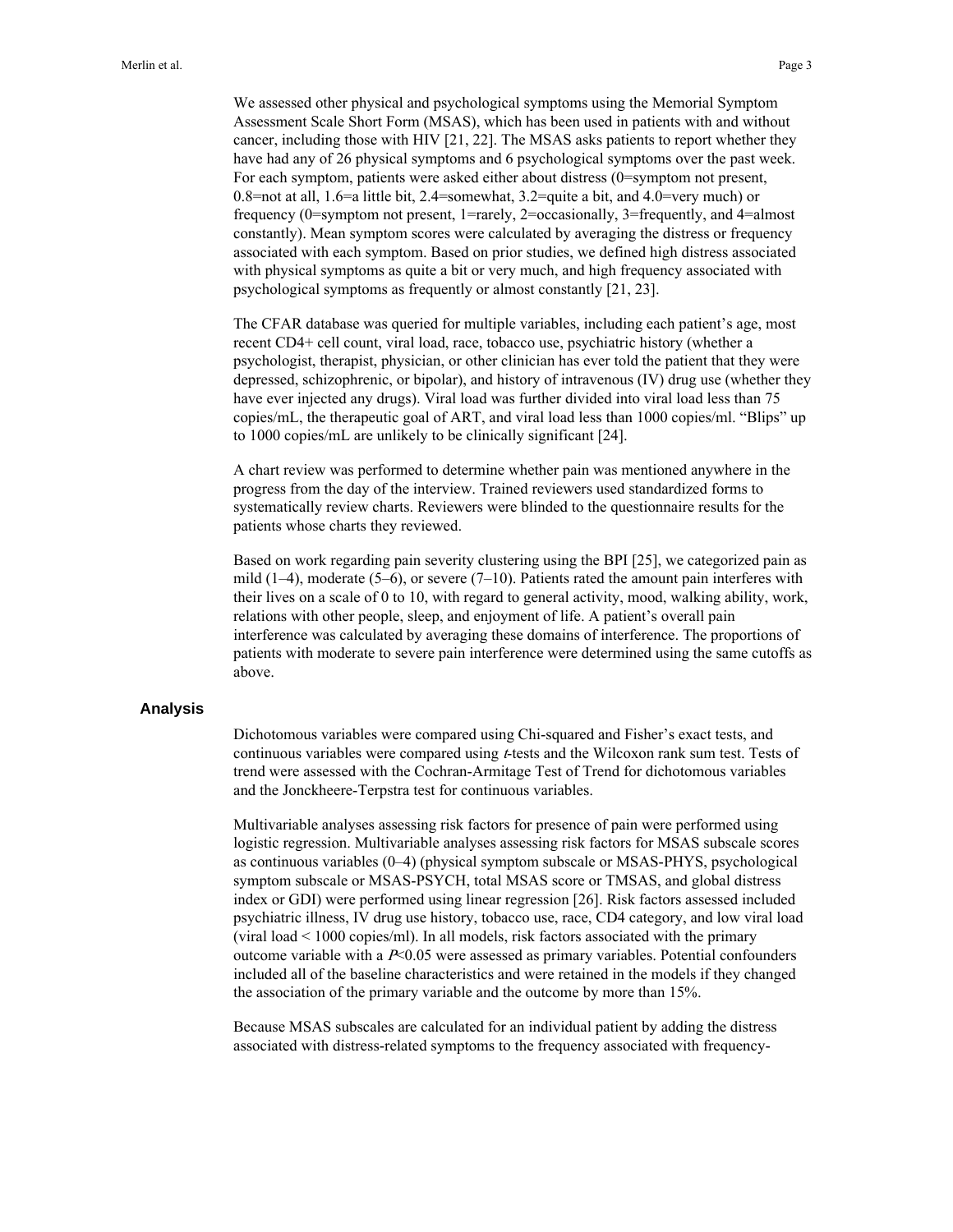related symptoms [26], we considered distress and frequency to be measures of the symptom's severity and reported them together.

Data were analyzed using SAS v 9.2 (SAS Institute Inc., Cary, North Carolina).

### **Results**

We enrolled 156 patients from three sites. Patients were mostly male, middle-aged, African American, knew of their diagnosis of HIV infection for several years, and had high CD4+ cell counts and undetectable viral loads. Many patients had a history of psychiatric illness or IV drug use. In comparison to the full CFAR cohort, patients in this study were less likely to have a history of injection drug use or psychiatric illness, and more likely to have a history of tobacco use, but otherwise were very similar (Table 1).

Seventy-six (48.7%) reported having pain other than "everyday aches and pains" in the past day. Median pain was 6/10 "on average" (interquartile range [IQR] 3–7). Of patients with pain, 39 (51.3%) were in moderate to severe pain during the interview. Overall median pain interference was 4.6 on a scale of 0 to 10 (IQR 4.1–7.0), with 43 (57.3%) patients with pain reporting moderate to severe overall interference.

Patients experienced a median number of eight physical and psychological symptoms during the past week (IQR 5.0–14.5). The most prevalent physical symptoms other than pain were lack of energy and numbness or tingling in the hands and feet (Table 2). These also were the most common "high distress" physical symptoms. A substantial number of patients (61, 39.1%) experienced "high distress" from three or more physical symptoms. More than half the cohort experienced four of the six psychological symptoms (worrying, feeling sad, difficulty sleeping, feeling irritable). Nearly half of all patients (74, 47.7%) experienced "high distress" or "high frequency" from at least one psychological symptom.

Fifty-six (73.7%) of the patients reporting pain took analgesic medications; 32 (42.1%) were prescribed opioids. Patients reported a median of 50% relief of pain after taking medication (IQR 10%-80%). Of the 76 patients who reported pain, pain was documented in 51 (67.0%) of the provider notes on that day. Providers were more likely to document pain of higher severity; mild pain was documented in 14 (50.0%), moderate pain in 16 (76.2%), and severe pain in 21 (80.8%) ( $P=0.007$ , Cochran-Armitage test of trend). As pain severity increased, there was a trend toward more pain medication use, although it did not reach statistical significance; 18 (64.3%) patients with mild pain took pain medication, as compared to 17 (77.3%) patients with moderate pain and 21 (80.8%) patients with severe pain ( $P=0.08$ , Cochran-Armitage test of trend). Patients with severe pain were more likely to take opioids  $(18/26, 69.2\%)$  than patients with moderate  $(8, 36.4\%)$  or mild pain  $(6, 21.4\%)$  ( $P=0.001$ , Cochran-Armitage test of trend).

#### **Risk Factors for Pain**

Patients with a history of IV drug use who had pain were more likely to have severe (6, 60%) or moderate (4, 40%) pain than patients without a history of IV drug use ( $P=0.005$ , Cochran-Armitage test of trend). Also, patients with more psychological symptoms were more likely to report pain. The frequency of pain in patients with one symptom was 31.8%, two symptoms 42.1%, three symptoms 38.9%, four symptoms 58.3%, five symptoms 63.6%, and six symptoms  $85.2\%$  ( $P=0.0016$ , Cochrane-Armitage test of trend). None of the other factors were associated with pain in univariate analyses. Thirty-seven (71.2%) patients with psychiatric illness had pain, compared to 39 (37.9%) without psychiatric illness (P=0.0002, Chi-square). In multivariable analyses, pain was 39.8% more common in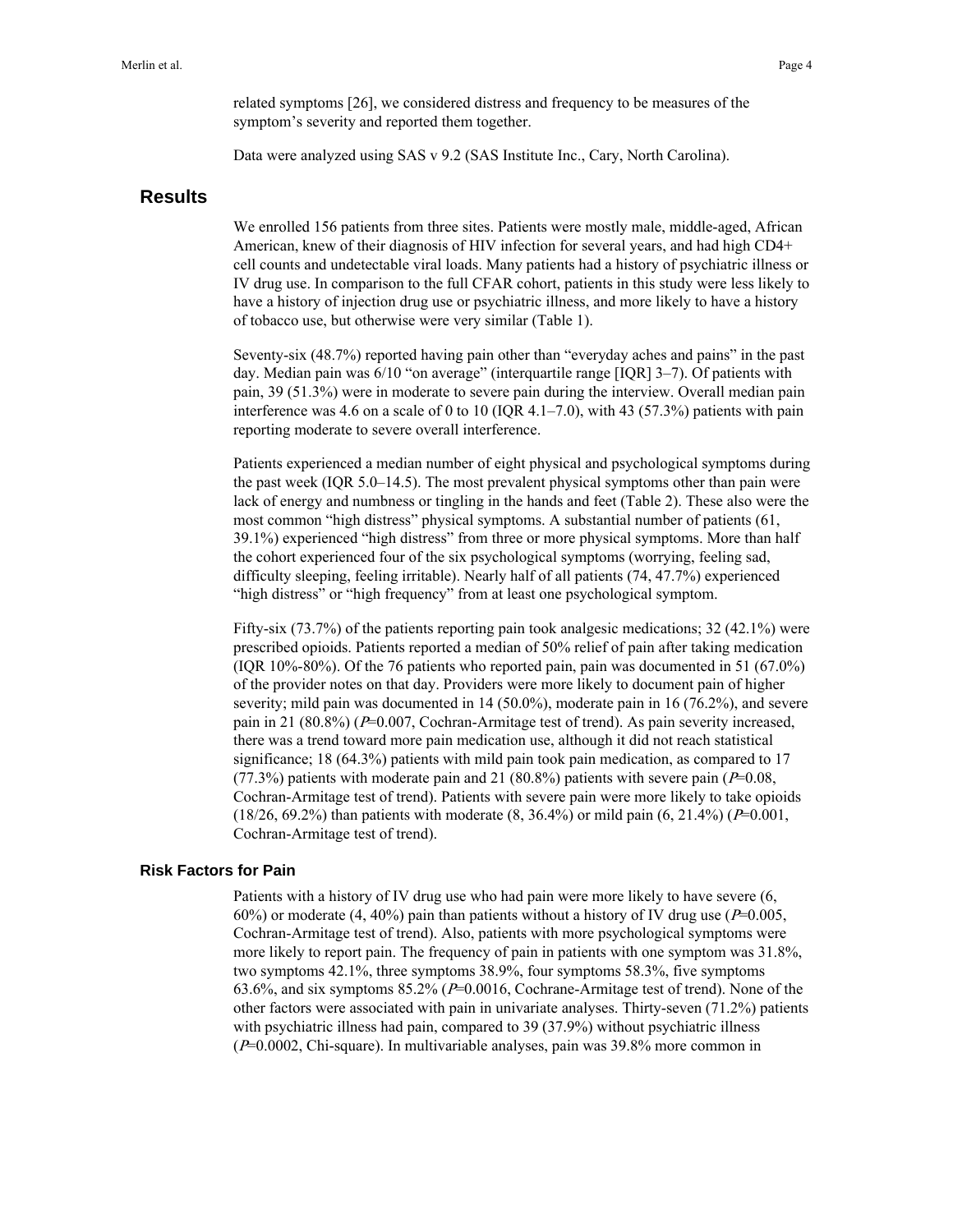patients with a history of psychiatric illness  $(P< 0.001)$  and there were no confounders of this association.

### **Risk Factors for Symptoms**

Psychiatric illness was associated with a 0.7 point higher MSAS-PHYS subscale score (P<0.001), and IV drug use was associated with a 0.5 higher MSAS-PHYS subscale score  $(P<0.0005)$ . There was no confounding of this association in the multivariable models. Low viral load was associated with higher MSAS-PHYS  $(P=0.04)$ ; however, in the multivariable model, the relationship between low viral load and MSAS-PHYS was no longer statistically significant ( $P=0.06$ ), and was associated with a change from 0.32 points on the MSAS-PHYS subscale to 0.27.

Having a diagnosis of a psychiatric illness was associated with a 1.2 point higher MSAS-PSYCH subscale score  $(P< 0.001)$ . There was no confounding in multivariable models. Having a diagnosis of a psychiatric illness also was associated with a 0.7 point higher T-MSAS subscale score ( $P<0.0001$ ), and IV drug use was associated with a 0.4 point higher T-MSAS subscale score ( $P<0.006$ ). There was no confounding of these relations.

Psychiatric illness was associated with a 1.0 point higher GDI subscale score  $(P< 0.0001)$ , and IV drug use was associated with a 0.5 point higher GDI subscale score ( $P<0.02$ ). No confounding was identified. Low viral load was associated with a higher GDI ( $P=0.04$ ) but the relationship between viral load and GDI was no longer statistically significant when psychiatric illness was included as a confounder  $(P=0.07)$ , and was associated with a change from 0.4 points on the GDI subscale to 0.3.

## **Discussion**

There have been several studies of pain and symptoms in the current HIV treatment era. These studies established that pain and symptoms are still common [27–31], and suggested weak relationships between pain and symptoms and sleep disturbances, fatigue, and ever having AIDS. The relationship between pain and symptoms and CD4 count and race is less clear [21, 32, 33].

Our results confirm that pain and symptoms are still prevalent and cause a significant amount of distress and interference. We found that although providers documented moderate to severe pain, patients reported only modest relief from pain medications. Studies from the early treatment era suggest that providers often underestimate pain in patients with HIV [3]. Barriers to pain management, as identified in prior studies, are patient-related, such as patients' fear of addiction and medication side effects [34], and provider-related, such as providers' fear of addiction, lack of knowledge about pain management, and lack of access to pain management experts [35]. Other potential barriers to adequate pain management include inappropriately low doses or frequency of prescribed opioids, inadequate adherence, or the pain being psychological and, therefore, unresponsive to opioid therapy. Regardless, this study suggests that despite attempts at pharmacologic management, pain in this group of ambulatory HIV patients is not under good control. This is a serious issue that merits attention.

This is the first study in the current treatment era to suggest a strong relationship between pain and symptoms and psychiatric illness and IV drug use. In this study, patients with psychiatric illness were 40% more likely to have pain. Both psychiatric illness and IV drug use were associated with higher MSAS-PHYS, TMSAS, and GDI subscales, ranging from 0.4–1.2. Although there is no consensus about what constitutes a clinically significant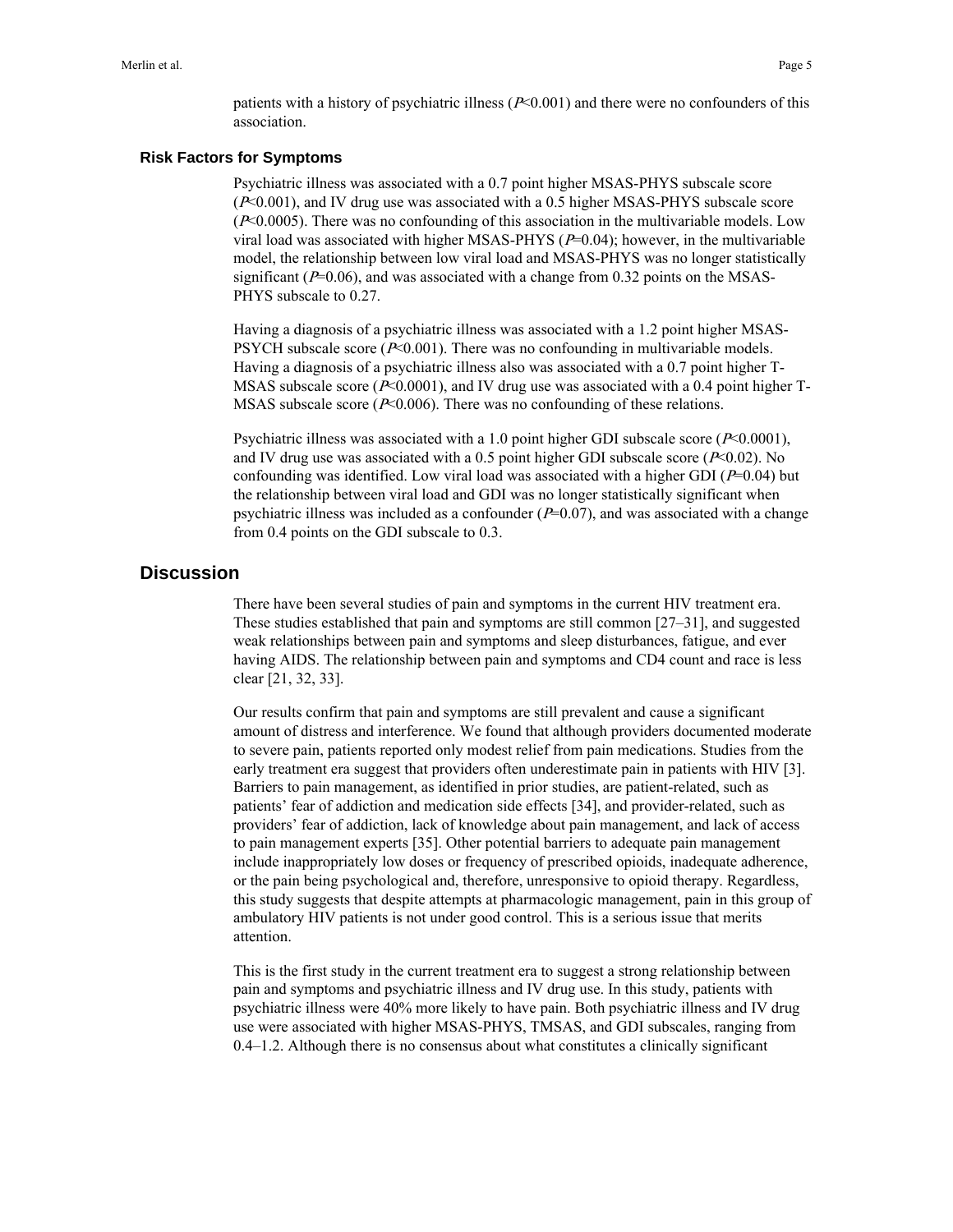difference in MSAS subscale scores, it is striking that psychiatric illness and IV drug use are consistently related to these measures of symptom burden.

Psychiatric illness and IV drug use are common comorbidities in patients with HIV [36]. Some studies from before the current treatment era suggest that HIV infected patients with a history of IV drug use have a higher prevalence of pain and increased symptom-related distress [7, 20, 37]. The relationship of pain and symptoms to psychiatric history and IV drug use shown in this study also is consistent with data from early in the current treatment era [36].

Our study has a few important limitations. It was done at a single academic medical center, which may limit its generalizability. It is possible that patients who had pain and symptoms were more likely to participate in this study, causing overestimates of pain and symptoms. Although the BPI does ask about location of pain, this is a difficult question to interpret, so we were unable to include these results. Knowing the location of pain, and whether more than one site of pain was present, would have given us more insight into the patient's pain experience.

Numerous studies have shown that management of symptoms of chronic HIV disease, such as pain, fatigue, and insomnia, results in improved quality of life [7, 38–41]. There is also evidence that symptom management improves virologic suppression and adherence [42, 43, 22]. Therefore, understanding risk factors for pain and symptoms is an important part of improving outcomes in patients with HIV.

We propose that HIV providers systematically screen for pain and symptoms, just as they routinely screen for other prevalent, treatable comorbid conditions. Given the association between pain and symptoms and IV drug use and psychiatric illness in this study, these comorbidities must be addressed when treating HIV-infected patients with pain. Future research should focus on interventions that combine pain management with psychiatric and substance abuse treatment.

As urgent mortality issues in the management of chronic HIV disease wane, we believe that the diagnosis and treatment of HIV patients' pain and symptoms, with close attention to psychiatric and IV drug use comorbidities, should be a part of routine HIV care.

### **Acknowledgments**

This publication was made possible through core services and support from the Penn Center for AIDS Research (CFAR), an NIH-funded program (P30 AI 045008).

The authors wish to thank Debbie Gudonis for her help coordinating this study.

## **References**

- 1. Frich LM, Borgbjerg FM. Pain and pain treatment in AIDS patients: a longitudinal study. J Pain Symptom Manage. 2000; 19(5):339–347. [PubMed: 10869874]
- 2. Hewitt DJ, McDonald M, Portenoy RK, et al. Pain syndromes and etiologies in ambulatory AIDS patients. Pain. 1997; 70(2–3):117–123. [PubMed: 9150284]
- 3. Larue F, Fontaine A, Colleau SM. Underestimation and undertreatment of pain in HIV disease: multicentre study. BMJ. 1997; 314(7073):23–28. [PubMed: 9001475]
- 4. Mathews WC, McCutchan JA, Asch S, et al. National estimates of HIV-related symptom prevalence from the HIV Cost and Services Utilization Study. Med Care. 2000; 38(7):750–762. [PubMed: 10901358]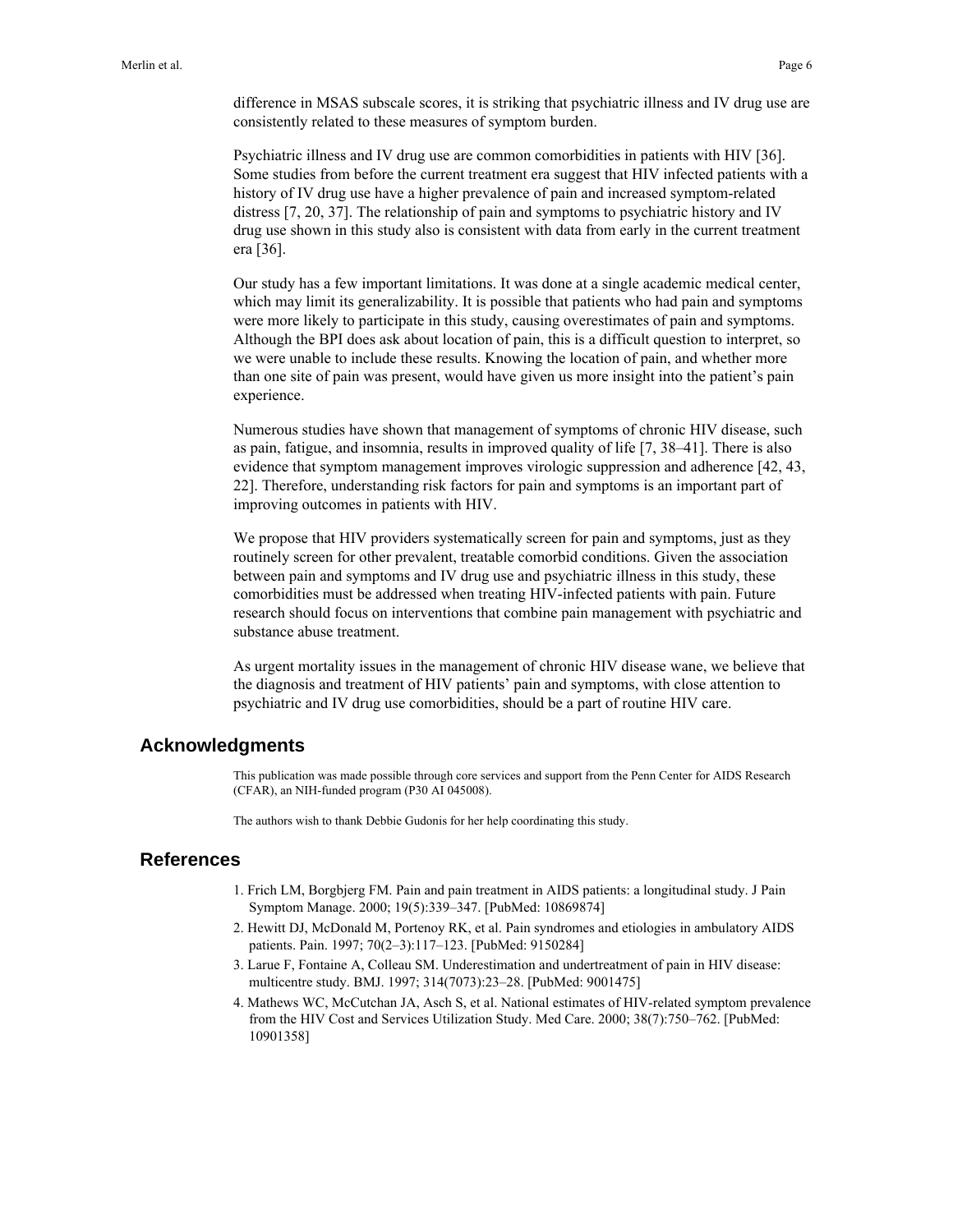- 5. Selwyn PA, Rivard M, Kappell D, et al. Palliative care for AIDS at a large urban teaching hospital: program description and preliminary outcomes. J Palliat Med. 2003; 6(3):461–474. [PubMed: 14509496]
- 6. Singer EJ, Zorilla C, Fahy-Chandon B, et al. Painful symptoms reported by ambulatory HIVinfected men in a longitudinal study. Pain. 1993; 54(1):15–19. [PubMed: 8378098]
- 7. Breitbart W, McDonald MV, Rosenfeld B, et al. Pain in ambulatory AIDS patients. I: pain characteristics and medical correlates. Pain. 1996; 68(2–3):315–321. [PubMed: 9121820]
- 8. Fontaine A, Larue F, Lassauniere JM. Physicians' recognition of the symptoms experienced by HIV patients: how reliable? J Pain Symptom Manage. 1999; 18(4):263–270. [PubMed: 10534966]
- 9. Breitbart W, Rosenfeld BD, Passik SD, et al. The undertreatment of pain in ambulatory AIDS patients. Pain. 1996; 65(2–3):243–249. [PubMed: 8826513]
- 10. Thompson MA, Aberg JA, Cahn P, et al. Antiretroviral treatment of adult HIV infection: 2010 recommendations of the International AIDS Society-USA panel. JAMA. 2010; 304(3):321–333. [PubMed: 20639566]
- 11. Kitahata MM, Gange SJ, Abraham AG, et al. Effect of early versus deferred antiretroviral therapy for HIV on survivial. N Engl J Med. 2009; 360(18):1815–1826. [PubMed: 19339714]
- 12. Zwahlen M, Harris R, May M, Hogg R, et al. Antiretroviral Therapy Cohort Collaboration. Mortality of HIV-infected patients starting potent antiretroviral therapy: comparison with the general population in nine industrialized countries. Int J Epidemiol. 2009; 38(6):1624–1633. [PubMed: 19820106]
- 13. Tebas P. HIV and cardiometabolic abnormalities: new perspectives and treatment update. J Acquir Immune Defic Syndr. 2008; 49(Suppl 2):S77–S78. [PubMed: 18725815]
- 14. Oursler KK, Goulet JL, Leaf DA, et al. Association of comorbidity with physical disability in older HIV-infected adults. AIDS Patient Care STDS. 2006; 20(11):782–791. [PubMed: 17134352]
- 15. McArthur JC, Brew BJ. HIV-associated neurocognitive disorders: is there a hidden epidemic? AIDS. 2010; 24(9):1367–1370. [PubMed: 20559041]
- 16. Robinson-Papp J, Elliott KJ, Simpson DM. HIV-related neurocognitive impairment in the HAART era. Curr HIV/AIDS Rep. 2009; 6(3):146–152. [PubMed: 19589300]
- 17. Lundgren JD, Babiker A, El-Sadr W, et al. Strategies for Management of Antiretroviral Therapy (SMART) Study Group. Inferior clinical outcome of the CD4+ cell count-guided antiretroviral treatment interruption strategy in the SMART study: role of CD4+ Cell counts and HIV RNA levels during follow-up. J Infect Dis. 2008; 197(8):1145–1155. [PubMed: 18476293]
- 18. Bedimo RJ, McGinnis KA, Dunlap M, Rodriguez-Barradas MC, Justice AC. Incidence of non-AIDS-defining malignancies in HIV-infected versus noninfected patients in the HAART era: impact of immunosuppression. J Acquir Immune Defic Syndr. 2009; 52(2):203–208. [PubMed: 19617846]
- 19. Palella FJ Jr, Baker RK, Moorman AC, et al. HIV Outpatient Study Investigators. Mortality in the highly active antiretroviral therapy era: changing causes of death and disease in the HIV outpatient study. J Acquir Immune Defic Syndr. 2006; 43(1):27–34. [PubMed: 16878047]
- 20. Breitbart W, Rosenfeld B, Passik S, et al. A comparison of pain report and adequacy of analgesic therapy in ambulatory AIDS patients with and without a history of substance abuse. Pain. 1997; 72(1–2):235–243. [PubMed: 9272808]
- 21. Lee KA, Gay C, Portillo CJ, et al. Symptom experience in HIV-infected adults: a function of demographic and clinical characteristics. J Pain Symptom Manage. 2009; 38(6):882–893. [PubMed: 19811886]
- 22. Clucas C, Harding R, Lampe FC, et al. Doctor-patient concordance during HIV treatment switching decision-making. HIV Med. 2011; 12(2):87–96. [PubMed: 20561081]
- 23. Lampe FC, Harding R, Smith CJ, et al. Physical and psychological symptoms and risk of virologic rebound among patients with virologic suppression on antiretroviral therapy. J Acquir Immune Defic Syndr. 2010; 54:500–505. [PubMed: 20150819]
- 24. Lee PK, Kieffer TL, Siliciano RF, Nettles RE. HIV-1 viral load blips are of limited clinical significance. J Antimicrob Chemother. 2006; 57(5):83–85.
- 25. Li KK, Harris K, Hadi S, Chow E. What should be the optimal cut points for mild, moderate, and severe pain? J Palliat Med. 2007; 10(6):1338–1346. [PubMed: 18095813]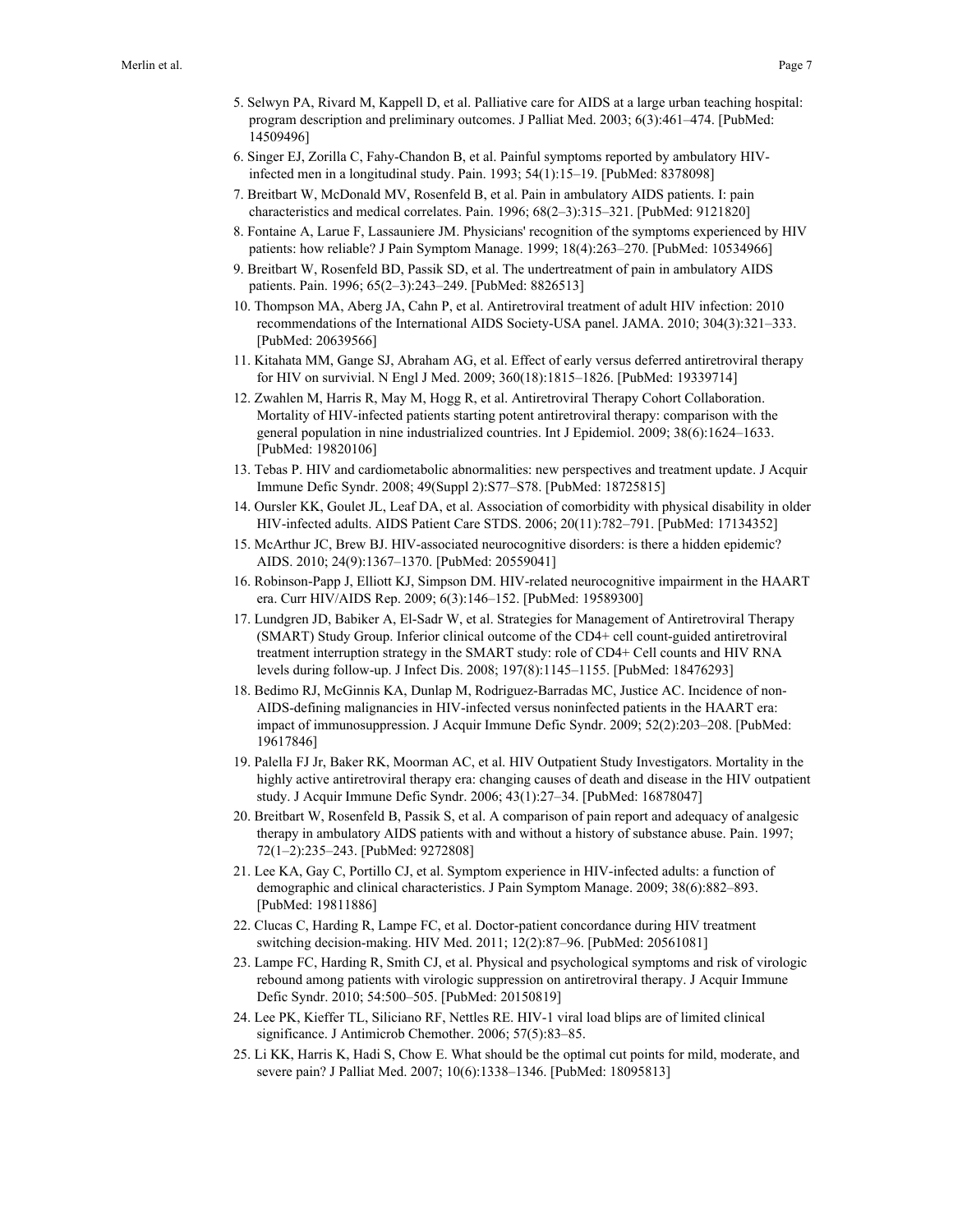- 26. [Accessed March 31, 2011] Memorial Symptom Assessment Scale Subscales. Available from [www.promotingexcellence.org/downloads/measures/memorial\\_symptom\\_subscales.pdf](http://www.promotingexcellence.org/downloads/measures/memorial_symptom_subscales.pdf)
- 27. Newshan G, Bennett J, Holman S. Pain and other symptoms in ambulatory HIV patients in the age of highly active antiretroviral therapy. J Assoc Nurses AIDS Care. 2002; 13(4):78–83. [PubMed: 12149887]
- 28. Johnson MO, Stallworth T, Neilands TB. The drugs or the disease? Causal attributions of symptoms held by HIV-positive adults on HAART. AIDS and Behav. 2003; 7(1):109–117.
- 29. Harding R, Molloy T, Easterbrook P, Frame K, Higginson IJ. Is antiretroviral therapy associated with symptom prevalence and burden? Int J STD AIDS. 2006; 17:400–405. [PubMed: 16734963]
- 30. Silverberg MJ, Gore ME, French AL, et al. Prevalence of clinical symptoms associated with Highly Active Antiretroviral Therapy in the Women's Interagency HIV Study. Clin Infect Dis. 2004; 39:717–724. [PubMed: 15356788]
- 31. Harding R, Lampe FC, Norwood S, et al. Symptoms are highly prevalent among HIV outpatients and associated with poor adherence and unprotected sexual intercourse. Sex Transm Infect. 2010; 86:520–524. [PubMed: 20551235]
- 32. Aouizerat BE, Miaskowski CA, Gay C, et al. Risk factors and symptoms associated with pain in HIV-infected adults. J Assoc Nurses AIDS Care. 2010; 21(2):125–133. [PubMed: 20116299]
- 33. Cervia LD, McGowan JP, Weseley AJ. Clinical and demographic variables related to pain in HIVinfected individuals treated with effective, combination antiretroviral therapy (cART). Pain Med. 2010; 11:498–503. [PubMed: 20210870]
- 34. Breitbart W, Passik S, McDonald MV, et al. Patient-related barriers to pain management in ambulatory AIDS patients. Pain. 1998; 76(1–2):9–16. [PubMed: 9696454]
- 35. Breitbart W, Kaim M, Rosenfeld B. Clinicians' perceptions of barriers to pain management in AIDS. J Pain Symptom Manage. 1999; 18(3):203–212. [PubMed: 10517042]
- 36. Tsao JC, Soto T. Pain in persons living with HIV and comorbid psychologic and substance use disorders. Clin J Pain. 2009; 25(4):307–312. [PubMed: 19590479]
- 37. Vogl D, Rosenfeld B, Breitbart W, et al. Symptom prevalence, characteristics, and distress in AIDS outpatients. J Pain Symptom Manage. 1999; 18(4):253–262. [PubMed: 10534965]
- 38. Lorenz KA, Cunningham WE, Spritzer KL, Hays RD. Changes in symptoms and health-related quality of life in a nationally representative sample of adults in treatment for HIV. Qual Life Res. 2006; 15(6):951–958. [PubMed: 16900276]
- 39. Breitbart W, Dibiase L. Current perspectives on pain in AIDS. Oncology (Williston Park). 2002; 16(7):964–968. 972. discussion 972, 977, 980, 982. [PubMed: 12164562]
- 40. Selwyn PA, Rivard M. Palliative care for AIDS: challenges and opportunities in the era of highly active anti-retroviral therapy. J Palliat Med. 2003; 6(3):475–487. [PubMed: 14509497]
- 41. Selwyn PA. Palliative care for patient with human immunodeficiency virus/acquired immune deficiency syndrome. J Palliat Med. 2005; 8(6):1248–1268. [PubMed: 16351539]
- 42. Berg KM, Cooperman NA, Newville H, Arnsten JH. Self-efficacy and depression as mediators of the relationship between pain and antiretroviral adherence. AIDS Care. 2009; 21(2):244–248. [PubMed: 19229695]
- 43. Gonzalez JS, Penedo FJ, Llabre MM, et al. Physical symptoms, beliefs about medications, negative mood, and long-term HIV medication adherence. Ann Behav Med. 2007; 34(1):46–55. [PubMed: 17688396]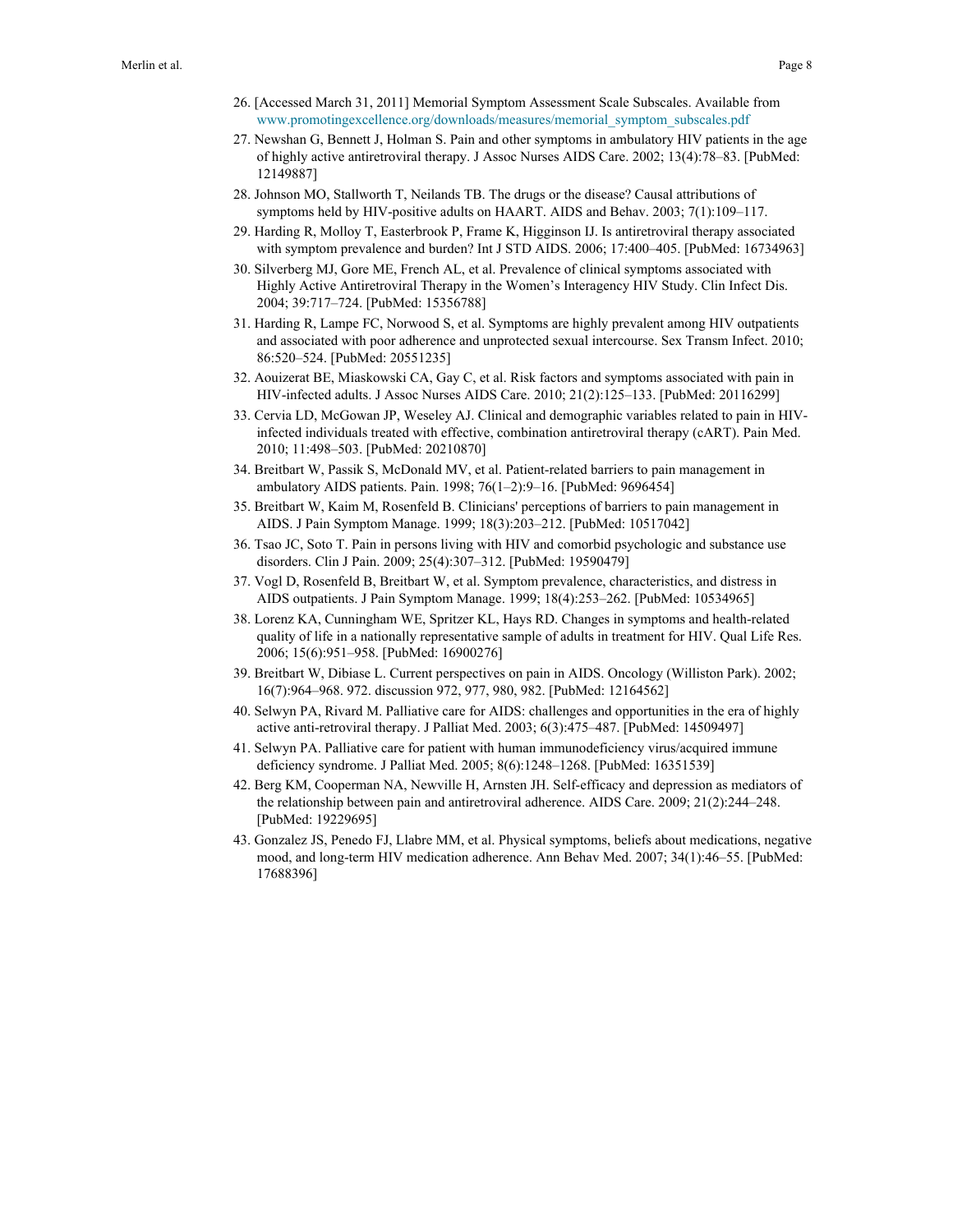### **Table 1**

Characteristics of Participants and Target Population

| <b>Characteristics</b>                                  | <b>Study Sample,</b><br>n=156 | CFAR Cohort, $n=2981$         |
|---------------------------------------------------------|-------------------------------|-------------------------------|
| Median age (range)                                      | $47.5(21-71)$                 | $50(19-95)$                   |
| Female gender $(\% )$                                   | 43 (27.7%)                    | 682 (22.9%)                   |
| Median years since diagnosis (range)                    | $11(0-25)$                    | $14(0-28)$                    |
| Median CD4 count (range)                                | 497.5 (7.0-1512.0)            | $438.5(0-2058.0)$             |
| CD4+ cell count category $(\%)$ , cells/mm <sup>3</sup> |                               |                               |
| < 50                                                    | $7(4.5\%)$                    | $187(6.5\%)$                  |
| $50 - 199$                                              | 12(7.7%)                      | 394 (13.7%)                   |
| 200-499                                                 | 56 (35.9%)                    | 1131 (39.3%)                  |
| >500                                                    | 81 (51.9%)                    | 1114 (38.7%)                  |
| $VL < 75$ copies/ml $(\% )$                             | $125(80.6\%)$                 | 1313 (44.0%)                  |
| $VL < 1000$ copies/ml $(\% )$                           | 136 (87.7%)                   | 1629 (54.6%)                  |
| African-American (%)                                    | 90 (58.4%)                    | 1798 (60.3%)                  |
| History of Intravenous Drug Use (%)                     | $15(9.9\%)$                   | 622 $(21.5\%)^2$              |
| History of Psychiatric Illness (%)                      | 52 (33.5%)                    | 715 $(48.2\%)$ <sup>b</sup>   |
| History of Tobacco Use $(\%)$                           | 104 (67.5%)                   | 1282 $(45.6\%)^{\mathcal{C}}$ |

 $a_{n=2891}$  because of missing data.

 $b$ <br> $n=1484$  because of missing data; questions regarding psychiatric illness were introduced in a later version of the CFAR study questionnaire.

 $c_{B=2809}$  because of missing data; questions regarding tobacco use were introduced into a later version of the CFAR study questionnaire.